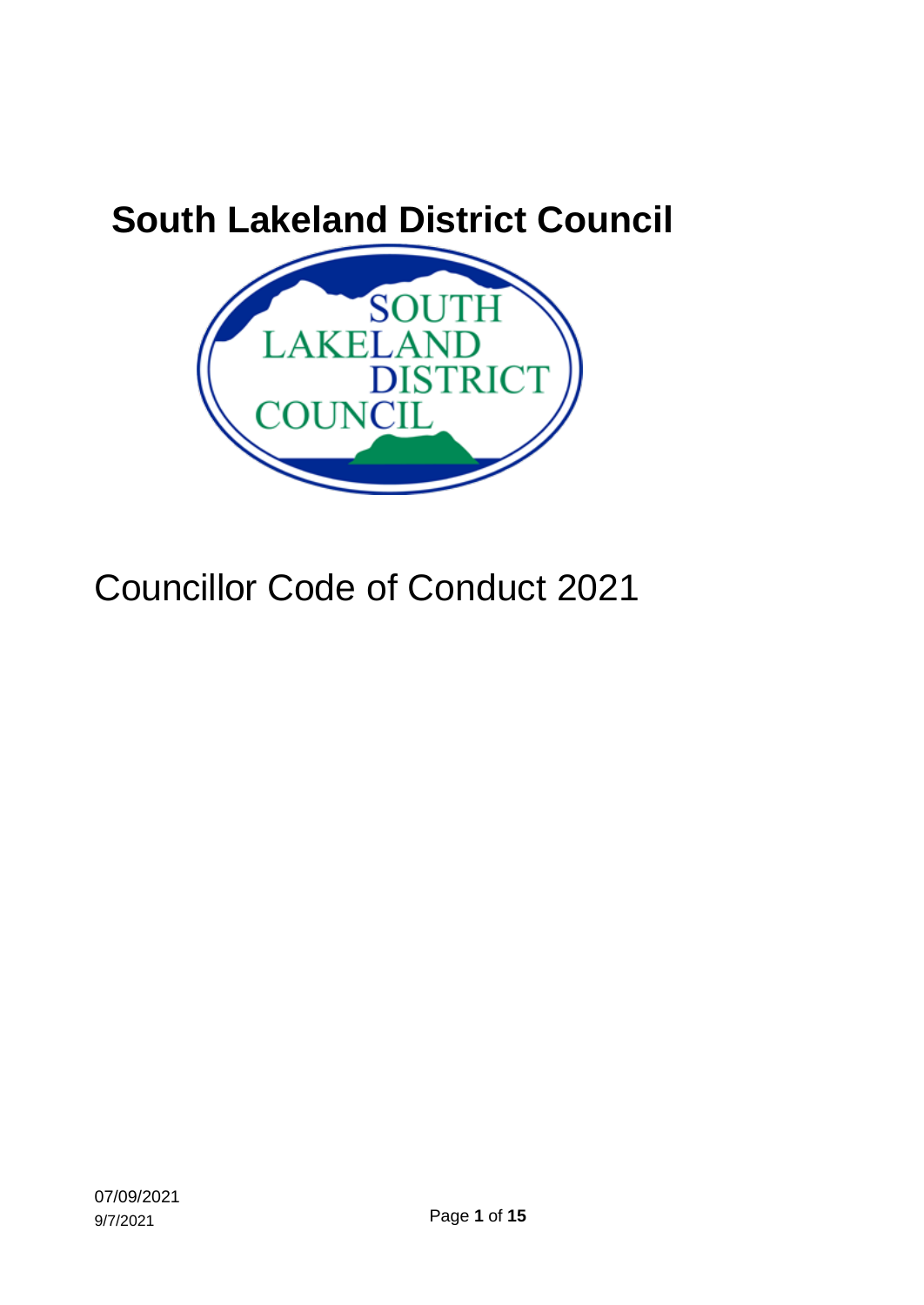# Contents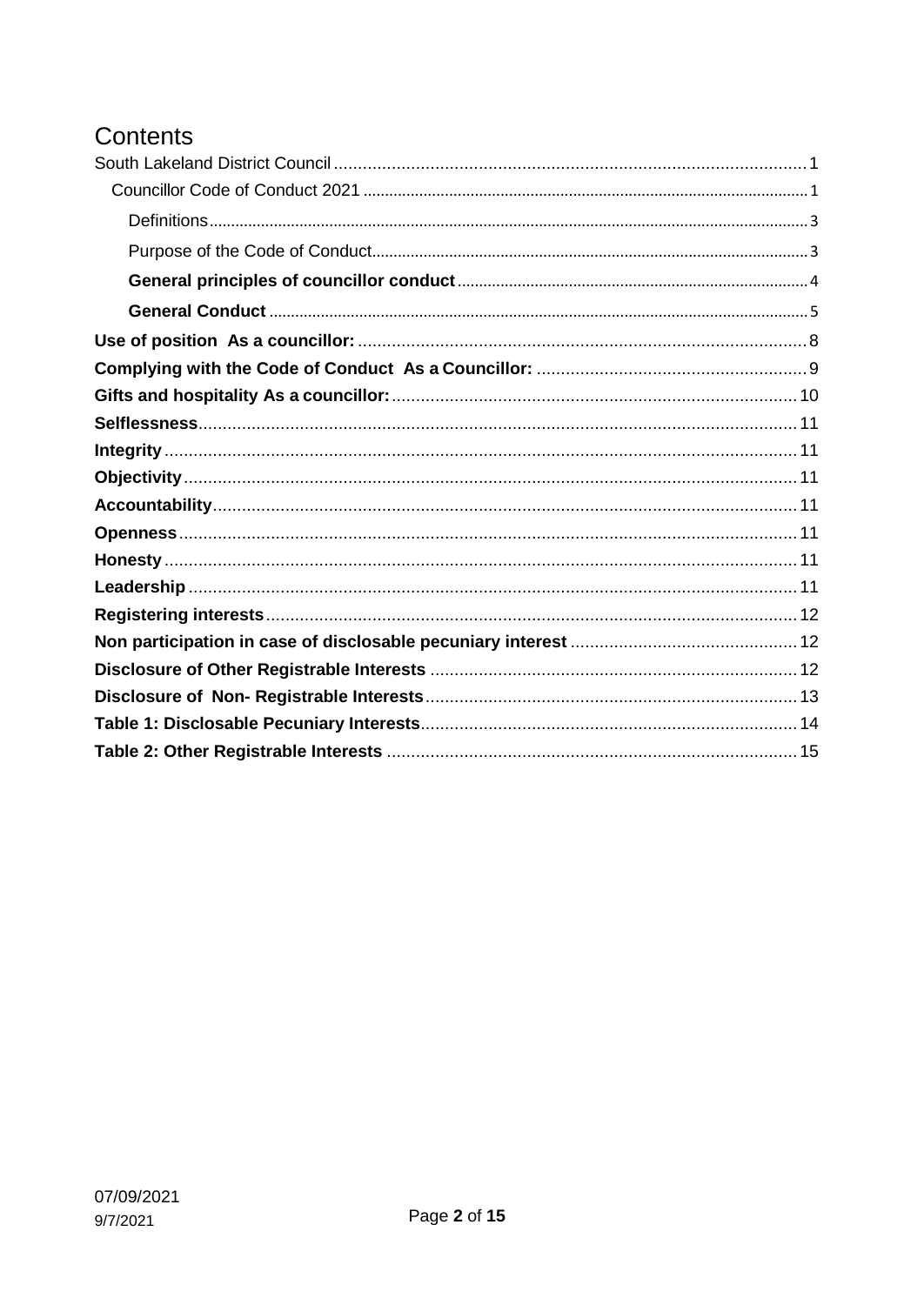# <span id="page-2-0"></span>**Definitions**

For the purposes of this Code of Conduct, a "councillor" means a member or co-opted member of a local authority or a directly elected mayor. A "co-opted member" is defined in the Localism Act 2011 Section 27(4) as "a person who is not a member of the authority but who

- a) is a member of any committee or sub-committee of the authority, or;
- b) is a member of, and represents the authority on, any joint committee or joint subcommittee of the authority;

and who is entitled to vote on any question that falls to be decided at any meeting of that committee or sub-committee".

For the purposes of this Code of Conduct, "local authority" includes county councils, district councils, London borough councils, parish councils, town councils, fire and rescue authorities, police authorities, joint authorities, economic prosperity boards, combined authorities and National Park authorities.

# <span id="page-2-1"></span>Purpose of the Code of Conduct

The purpose of this Code of Conduct is to assist you, as a councillor, in modelling the behaviour that is expected of you, to provide a personal check and balance, and to set out the type of conduct that could lead to action being taken against you. It is also to protect you, the public, fellow councillors, local authority officers and the reputation of local government. It sets out general principles of conduct expected of all councillors and your specific obligations in relation to standards of conduct. The LGA encourages the use of support, training and mediation prior to action being taken using the Code. The fundamental aim of the Code is to create and maintain public confidence in the role of councillor and local government.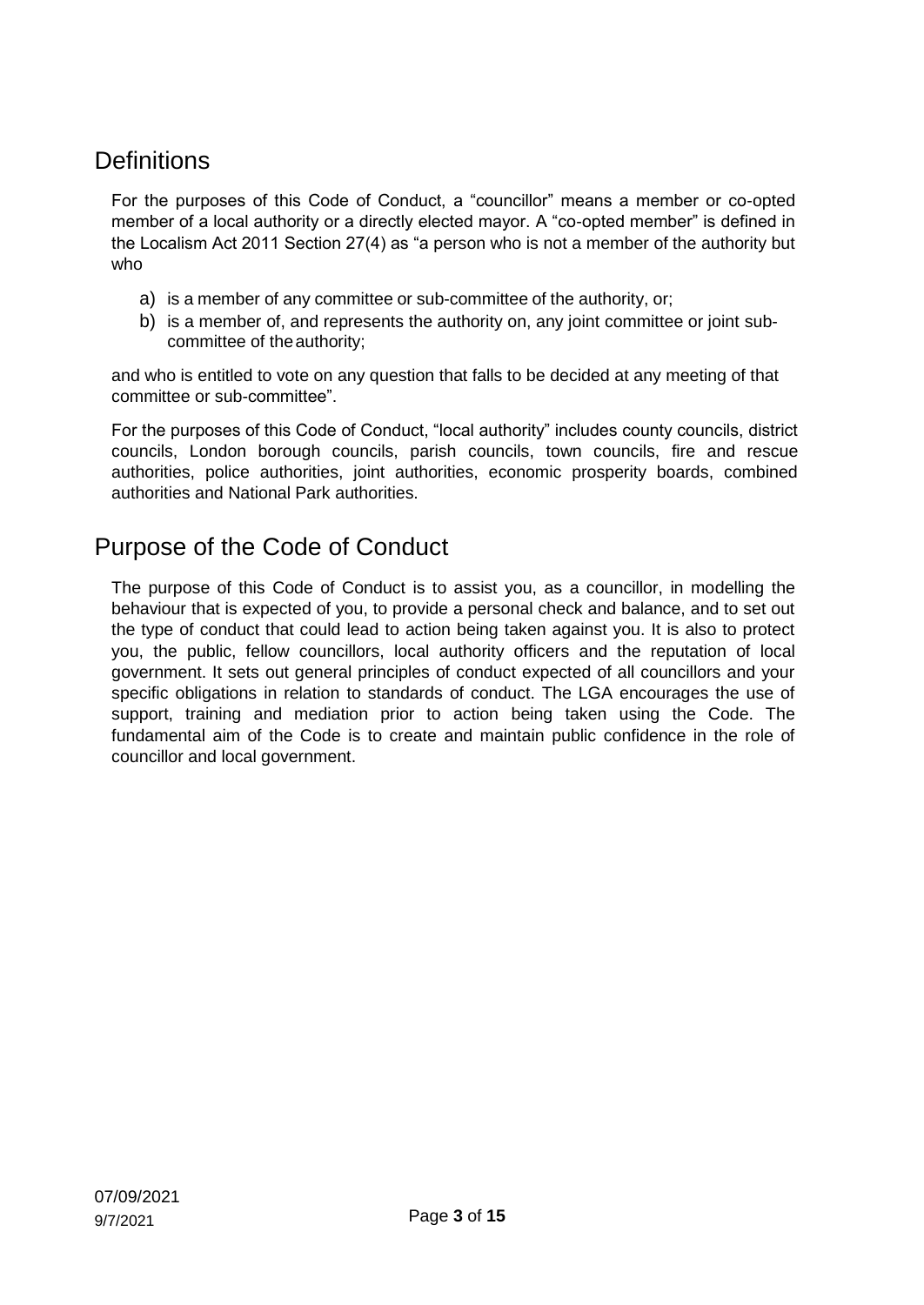# <span id="page-3-0"></span>**General principles of councillor conduct**

Everyone in public office at all levels; all who serve the public or deliver public services, including ministers, civil servants, councillors and local authority officers; should uphold the [Seven Principles of Public Life,](https://www.gov.uk/government/publications/the-7-principles-of-public-life/the-7-principles-of-public-life--2) also known as the Nolan Principles.

Building on these principles, the following general principles have been developed specifically for the role of councillor.

In accordance with the public trust placed in me, on all occasions:

- $\Box$  I act with integrity and honesty
- $\Box$  I act lawfully
- $\Box$  I treat all persons fairly and with respect; and
- $\Box$  I lead by example and act in a way that secures public confidence in the role of councillor.

In undertaking my role:

- $\Box$  I impartially exercise my responsibilities in the interests of the local community
- $\Box$  I do not improperly seek to confer an advantage, or disadvantage, on any person
- $\Box$  I avoid conflicts of interest
- $\Box$  I exercise reasonable care and diligence; and
- $\Box$  I ensure that public resources are used prudently in accordance with my local authority's requirements and in the public interest.

#### **Application of the Code of Conduct**

This Code of Conduct applies to you as soon as you sign your declaration of acceptance of the office of councillor or attend your first meeting as a co-opted member and continues to apply to you until you cease to be a councillor.

This Code of Conduct applies to you when you are acting in your capacity as a councillor which may include when:

- $\Box$  you misuse your position as a councillor
- $\Box$  Your actions would give the impression to a reasonable member of the public with knowledge of all the facts that you are acting as acouncillor;

The Code applies to all forms of communication and interaction, including:

- at face-to-face meetings
- at online or telephone meetings
- in written communication
- in verbal communication
- in non-verbal communication
- in electronic and social media communication, posts, statements and comments.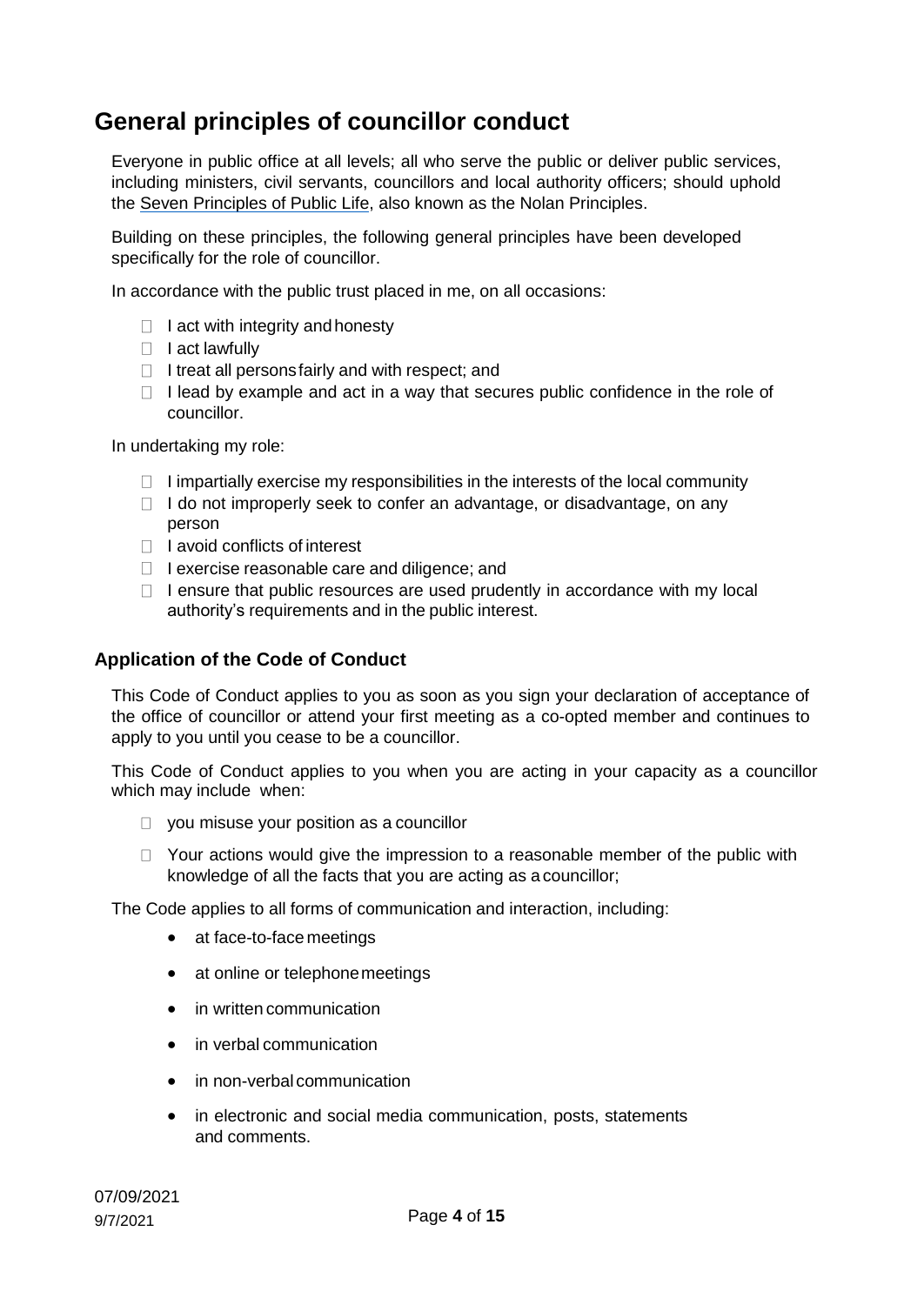You are also expected to uphold high standards of conduct and show leadership at all times when acting as a councillor.

Your Monitoring Officer has statutory responsibility for the implementation of the Code of Conduct, and you are encouraged to seek advice from your Monitoring Officer on any matters that may relate to the Code of Conduct. Town and parish councillors are encouraged to seek advice from their Clerk, who may refer matters to the Monitoring Officer.

#### **Standards of councillor conduct**

This section sets out your obligations, which are the minimum standards of conduct required of you as a councillor. Should your conduct fall short of these standards, a complaint may be made against you, which may result in action being taken.

Guidance is included to help explain the reasons for the obligations and how they should be followed.

# <span id="page-4-0"></span>**General Conduct**

#### **1. Respect**

**As a councillor:**

- **1.1 I treat other councillors and members of the public with respect.**
- **1.2 I treat local authority employees, employees and representatives of partner organisations and those volunteering for the local authority with respect and respect the role theyplay.**

Respect means politeness and courtesy in behaviour, speech, and in the written word. Debate and having different views are all part of a healthy democracy. As a councillor, you can express, challenge, criticise and disagree with views, ideas, opinions and policies in a robust but civil manner. You should not, however, subject individuals, groups of people or organisations to personal attack.

In your contact with the public, you should treat them politely and courteously. Rude and offensive behaviour lowers the public's expectations and confidence in councillors.

In return, you have a right to expect respectful behaviour from the public. If members of the public are being abusive, intimidatory or threatening you are entitled to stop any conversation or interaction in person or online and report them to the local authority, the relevant social media provider or the police. This also applies to fellow councillors, where action could then be taken under the Councillor Code of Conduct, and local authority employees, where concerns should be raised in line with the local authority's councillorofficer protocol.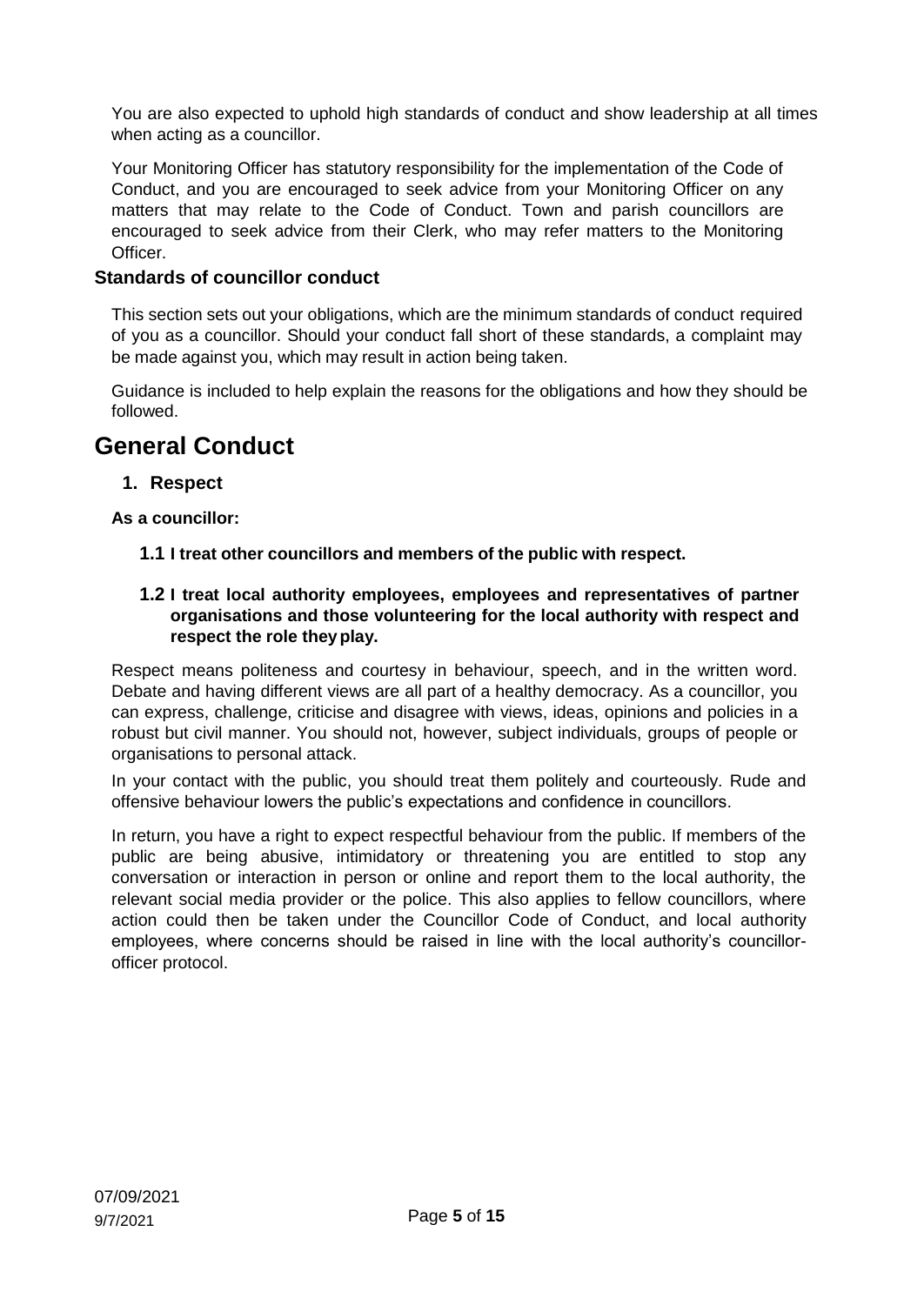#### **2. Bullying, harassment anddiscrimination As a councillor:**

- **2.1. I do not bully any person.**
- **2.2. I do not harass anyperson.**

#### **2.3. I promote equalities and do not discriminate unlawfully against any person.**

The Advisory, Conciliation and Arbitration Service (ACAS) characterises bullying as offensive, intimidating, malicious or insulting behaviour, an abuse or misuse of power through means that undermine, humiliate, denigrate or injure the recipient. Bullying might be a regular pattern of behaviour or a one-off incident, happen face-to-face, on social media, in virtual meetings, emails or phone calls, happen in the workplace or at work social events and may not always be obvious or noticed byothers.

Harassment is any unwanted physical, verbal or non-verbal conduct that has the purpose or effect of violating a person's dignity or creating an intimidating, hostile, degrading, humiliating or offensive environment for them. A single incident can amount to harassment. It also includes treating someone less favourably because they have submitted or refused to submit to such behaviours in the past.

Unlawful harassment may involve conduct of a sexual nature (sexual harassment) or it may be related to age, disability, gender reassignment, marital or civil partner status, pregnancy or maternity, race, colour, nationality, ethnic or national origin, religion or belief, sec or sexual orientation.

Unlawful discrimination is where someone is treated unfairly because of a protected characteristic. Protected characteristics are specific aspects of a person's identity defined by the Equality Act 2010. They are age, disability, gender reassignment, marriage and civil partnership, pregnancy and maternity, race, religion or belief, sex and sexual orientation.

The Equality Act 2010 places specific duties on local authorities. Councillors have a central role to play in ensuring that equality issues are integral to the local authority's performance and strategic aims, and that there is a strong vision and public commitment to equality across public services.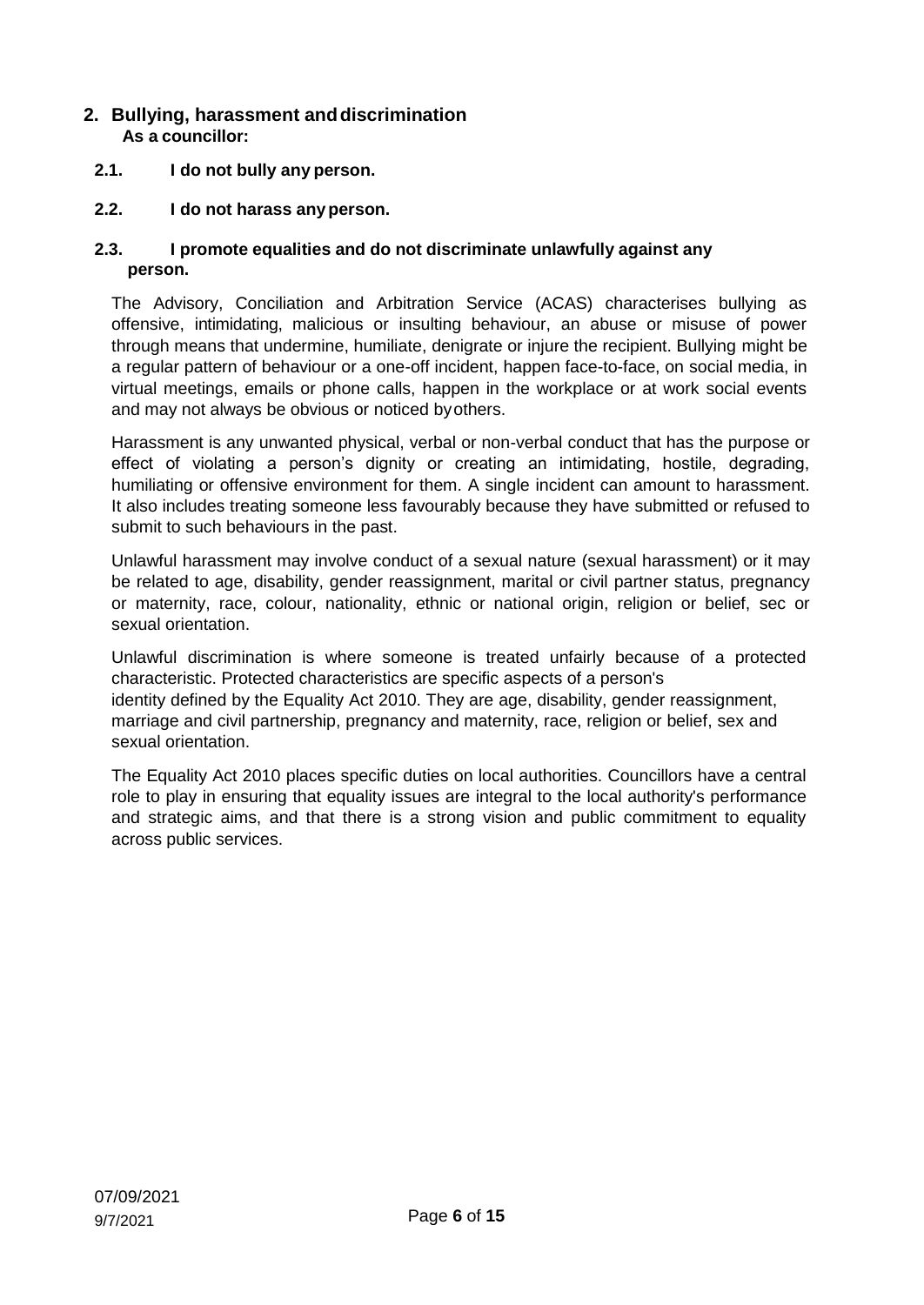#### **3. Impartiality of officers of the council As a councillor:**

#### **3.1. I do not compromise, or attempt to compromise, the impartiality of anyone who works for, or on behalf of, the localauthority.**

Officers work for the local authority as a whole and must be politically neutral (unless they are political assistants). They should not be coerced or persuaded to act in a way that would undermine their neutrality. You can question officers in order to understand, for example, their reasons for proposing to act in a particular way, or the content of a report that they have written. However, you must not try and force them to act differently, change their advice, or alter the content of that report, if doing so would prejudice their professional integrity.

#### **4. Confidentiality and access toinformation As a councillor:**

### **4.1. I do not discloseinformation:**

- **a. given to me in confidence by anyone**
- **b. acquired by me which I believe, or ought reasonably tobe aware, is of a confidential nature,unless**
- **i. I have received the consent of a person authorised to give it;**
- **ii. I am required by law to do so;**
- **iii. the disclosure is made to a third party for the purpose of obtaining professional legal advice provided that the third party agrees not to disclose the information to any other person; or**
- **iv. the disclosure is:**
	- **1. reasonable and in the public interest;and**
	- **2. made in good faith and in compliance with the reasonable requirements of the local authority; and**
	- **3. I have consulted the Monitoring Officer prior to its release.**
- **4.2 I do not improperly use knowledge gained solely as a result of my role as a councillor for the advancement of myself, my friends, my family members, my employer or my businessinterests.**

#### **4.3 I do not prevent anyone from getting information that they are entitled to by law.**

Local authorities must work openly and transparently, and their proceedings and printed materials are open to the public, except in certain legally defined circumstances. You should work on this basis, but there will be times when it is required by law that discussions, documents and other information relating to or held by the local authority must be treated in a confidential manner. Examples include personal data relating to individuals or information relating to ongoing negotiations.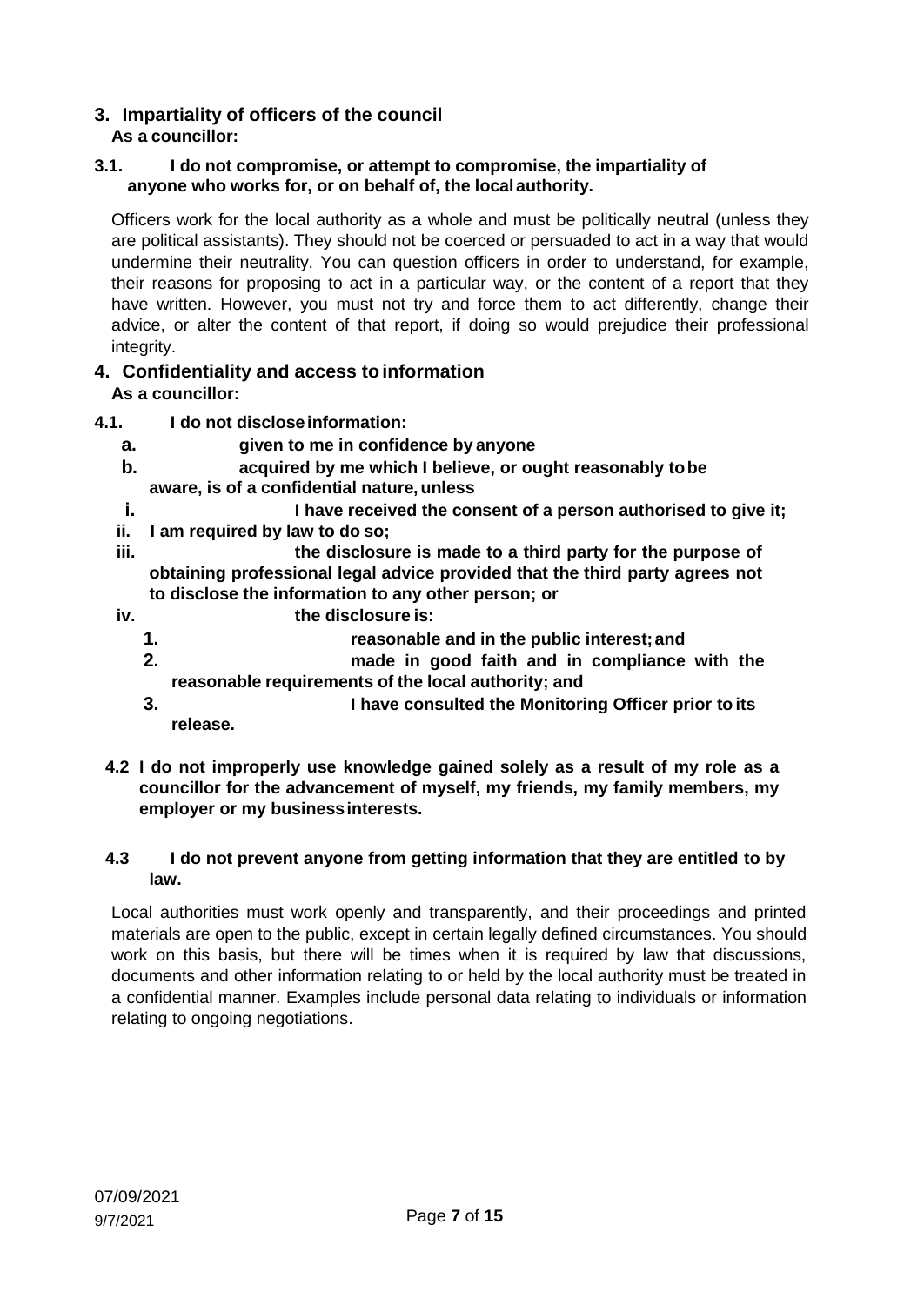### **5. Disrepute**

### **As a councillor:**

#### **5.1 I do not bring my role or local authority into disrepute.**

As a councillor, you are trusted to make decisions on behalf of your community and your actions and behaviour are subject to greater scrutiny than that of ordinary members of the public. You should be aware that your actions might have an adverse impact on you, other councillors and/or your local authority and may lower the public's confidence in your or your local authority's ability to discharge your/it's functions. For example, behaviour that is considered dishonest and/or deceitful can bring your local authority into disrepute.

You are able to hold the local authority and fellow councillors to account and are able to constructively challenge and express concern about decisions and processes undertaken by the council whilst continuing to adhere to other aspects of this Code of Conduct.

#### <span id="page-7-0"></span>**6. Use of**

#### **position**

**As a councillor:**

#### **6.1 I do not use, or attempt to use, my position improperly to the advantage or disadvantage of myself or anyoneelse.**

Your position as a member of the local authority provides you with certain opportunities, responsibilities and privileges, and you make choices all the time that will impact others. However, you should not take advantage of these opportunities to further your own or others' private interests or to disadvantage anyone unfairly.

#### **7. Use of local authority resources and facilities As a councillor:**

**7.1 I do not misuse councilresources.**

#### **7.2 I will, when using the resources of the local or authorising their use by others:**

#### **a. act in accordance with the local authority's requirements; and**

**b. ensure that such resources are not used for political purposes.**

You may be provided with resources and facilities by the local authority to assist you in carrying out your duties as a councillor.

Examples include:

- office support
- stationery
- equipment such as phones, and computers
- transport
- access and use of local authority buildings androoms.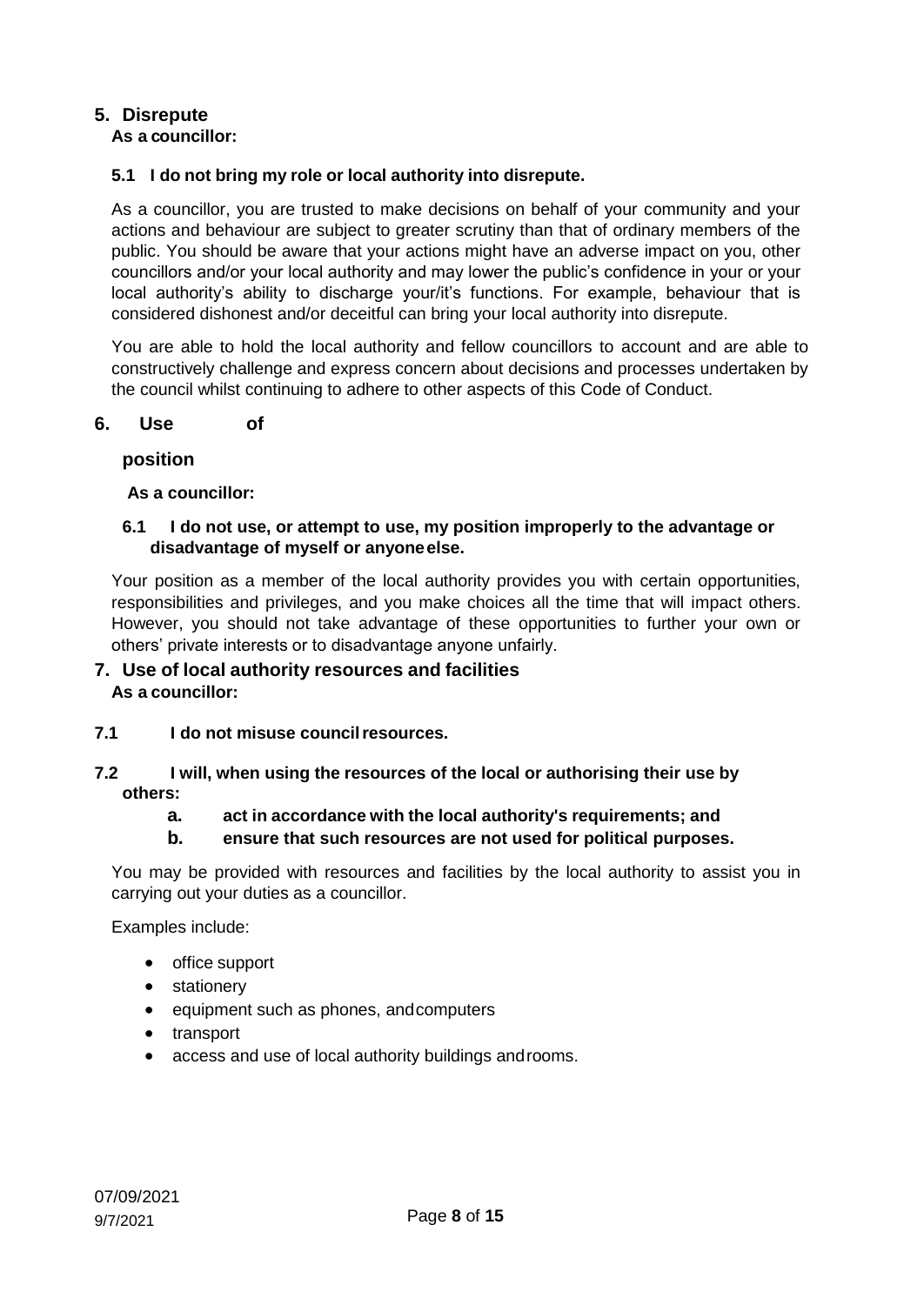These are given to you to help you carry out your role as a councillor more effectively and are not to be used for business or personal gain. They should be used in accordance with the purpose for which they have been provided and the local authority's own policies regarding their use.

### <span id="page-8-0"></span>**8 Complying with the Code of**

#### **Conduct**

**As a Councillor:**

- **8.1 I undertake Code of Conduct training provided by my local authority.**
- **8.2 I cooperate with any Code of Conduct investigation and/or determination.**
- **8.3 I do not intimidate or attempt to intimidate any person who is likely to be involved with the administration of any investigation or proceedings.**

#### **8.4 I comply with any sanction imposed on me following a finding that I have breached the Code of Conduct.**

It is extremely important for you as a councillor to demonstrate high standards, for you to have your actions open to scrutiny and for you not to undermine public trust in the local authority or its governance. If you do not understand or are concerned about the local authority's processes in handling a complaint you should raise this with your Monitoring Officer.

## **9. Protecting your reputation and the reputation of the local authority Interests**

#### **As a councillor:**

#### **9.1 I register and disclose myinterests.**

Section 29 of the Localism Act 2011 requires the Monitoring Officer to establish and maintain a register of interests of members of the authority.

You need to register your interests so that the public, local authority employees and fellow councillors know which of your interests might give rise to a conflict of interest. The register is a public document that can be consulted when (or before) an issue arises. The register also protects you by allowing you to demonstrate openness and a willingness to be held accountable. You are personally responsible for deciding whether or not you should disclose an interest in a meeting, but it can be helpful for you to know early on if others think that a potential conflict might arise. It is also important that the public know about any interest that might have to be disclosed by you or other councillors when making or taking part in decisions, so that decision making is seen by the public as open and honest. This helps to ensure that public confidence in the integrity of local governance is maintained.

You should note that failure to register or disclose a disclosable pecuniary interest as set out in Table 1, is a criminal offence under the Localism Act 2011.

Appendix B sets out the detailed provisions on registering and disclosing interests. If in doubt, you should always seek advice from your Monitoring Officer.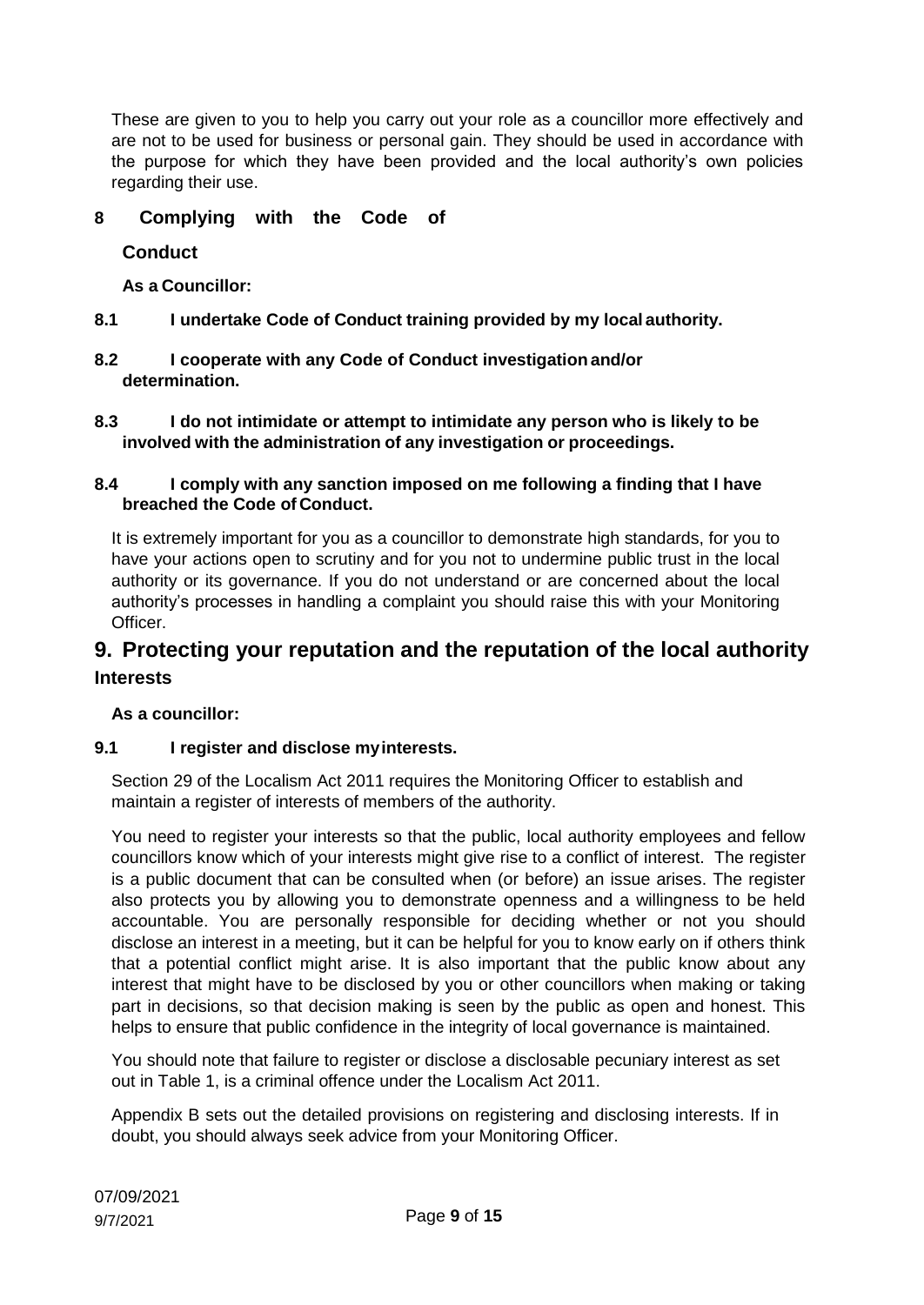### <span id="page-9-0"></span>**10. Gifts and**

#### **hospitality As a**

**councillor:**

- **10.1 I do not accept gifts or hospitality, irrespective of estimated value, which could give rise to real or substantive personal gain or a reasonable suspicion of influence on my part to show favour from persons seeking to acquire, develop or do business with the local authority or from persons who may apply to the local authority for any permission, licence or other significant advantage.**
- **10.2 I register with the Monitoring Officer any gift or hospitality with an estimated value of at least £50 within 28 days of its receipt.**

#### **10.3 I register with the Monitoring Officer any gift or hospitality with an estimated value of at least £50 that I have been offered but have refused to accept.**

In order to protect your position and the reputation of the local authority, you should exercise caution in accepting any gifts or hospitality which are (or which you reasonably believe to be) offered to you because you are a councillor. The presumption should always be not to accept significant gifts or hospitality. However, there may be times when such a refusal may be difficult if it is seen as rudeness in which case you could accept it but must ensure it is publicly registered. However, you do not need to register gifts and hospitality which are not related to your role as a councillor, such as Christmas gifts from your friends and family. It is also important to note that it is appropriate to accept normal expenses and hospitality associated with your duties as a councillor. If you are unsure, do contact your Monitoring Officer for guidance.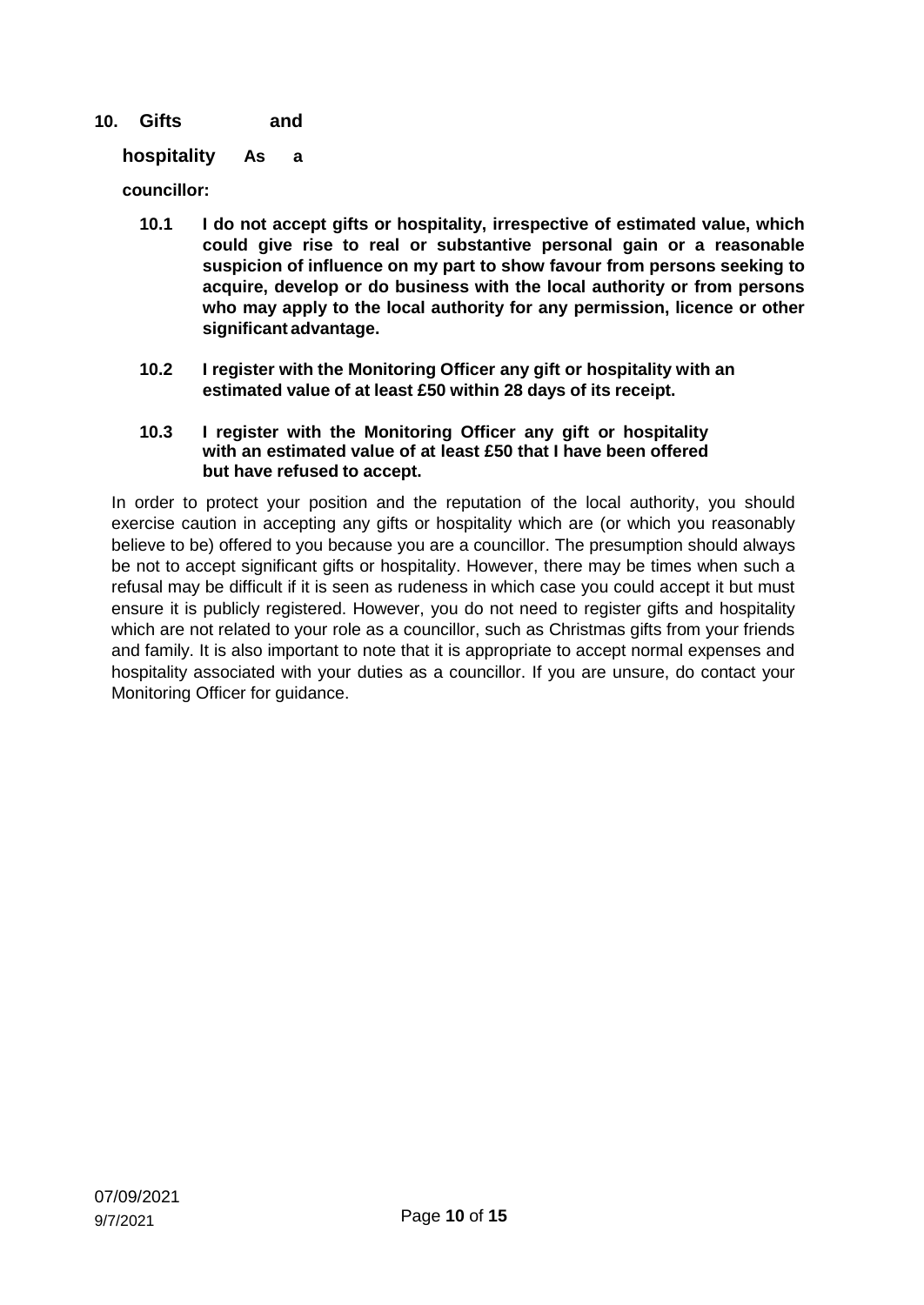# **Appendices Appendix A – The Seven Principles of Public Life**

The principles are:

#### <span id="page-10-0"></span>**Selflessness**

Holders of public office should act solely in terms of the public interest.

#### <span id="page-10-1"></span>**Integrity**

Holders of public office must avoid placing themselves under any obligation to people or organisations that might try inappropriately to influence them in their work. They should not act or take decisions in order to gain financial or other material benefits for themselves, their family, or their friends. They must disclose and resolve any interests and relationships.

#### <span id="page-10-2"></span>**Objectivity**

Holders of public office must act and take decisions impartially, fairly and on merit, using the best evidence and without discrimination or bias.

#### <span id="page-10-3"></span>**Accountability**

Holders of public office are accountable to the public for their decisions and actions and must submit themselves to the scrutiny necessary to ensure this.

#### <span id="page-10-4"></span>**Openness**

Holders of public office should act and take decisions in an open and transparent manner. Information should not be withheld from the public unless there are clear and lawful reasons for so doing.

#### <span id="page-10-5"></span>**Honesty**

Holders of public office should be truthful.

#### <span id="page-10-6"></span>**Leadership**

Holders of public office should exhibit these principles in their own behaviour. They should actively promote and robustly support the principles and be willing to challenge poor behaviour wherever it occurs.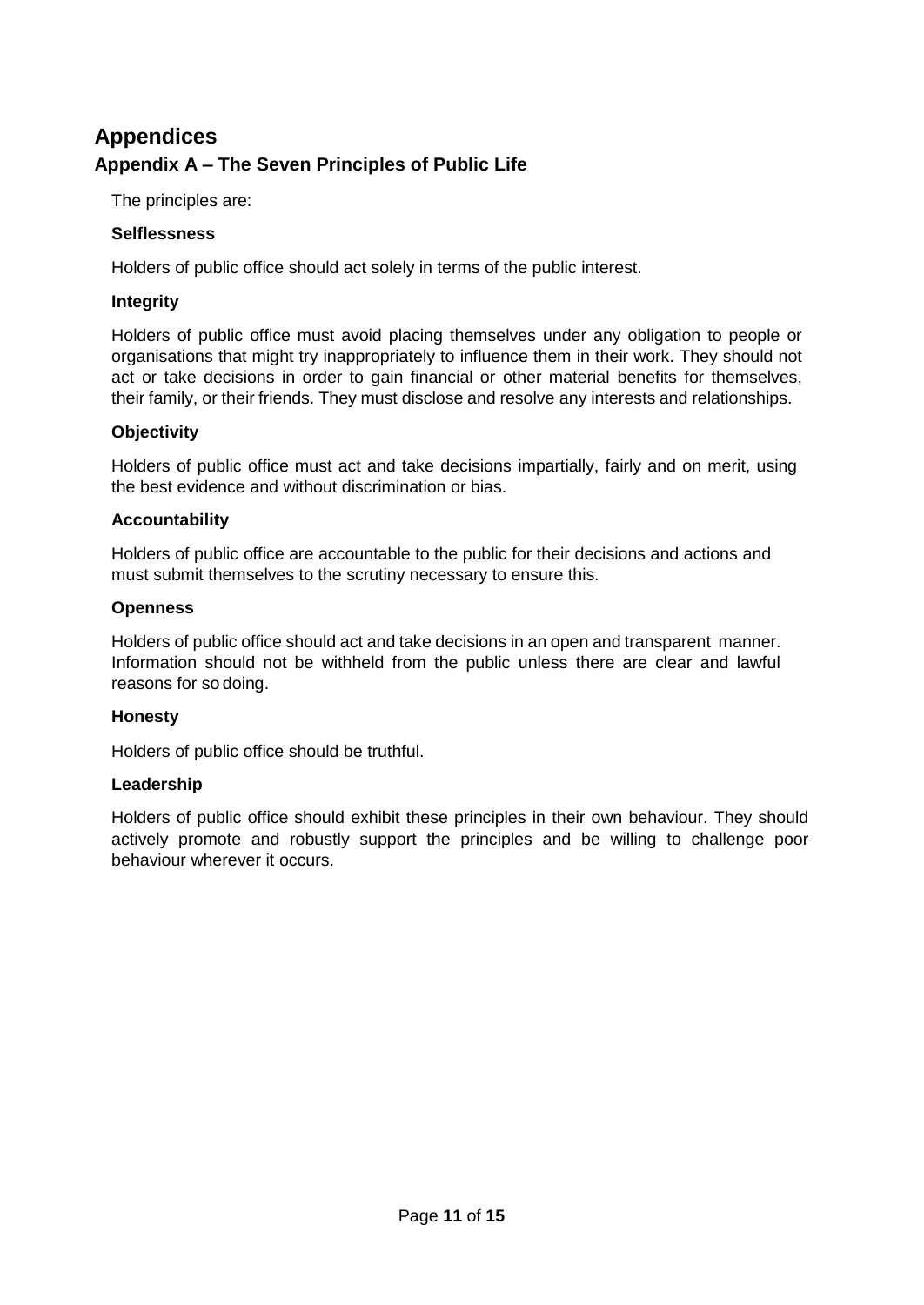### **Appendix B**

#### <span id="page-11-0"></span>**Registering interests**

Within 28 days of becoming a member or your re-election or re-appointment to office you must register with the Monitoring Officer the interests which fall within the categories set out in **Table 1** (**Disclosable Pecuniary Interests**) which are as described in "The Relevant Authorities (Disclosable Pecuniary Interests) Regulations 2012". You should also register details of your other personal interests which fall within the categories set out in **Table 2**  (**Other Registerable Interests**).

"**Disclosable pecuniary interest"** means an interest of yourself, or of your partner if you are aware of your partner's interest, within the descriptions set out in Table 1 below.

**"Partner"** means a spouse or civil partner, or a person with whom you are living as husband or wife, or a person with whom you are living as if you are civil partners.

- 1. You must ensure that your register of interests is kept up-to-date and within 28 days of becoming aware of any new interest, or of any change to a registered interest, notify the Monitoring Officer.
- 2. A 'sensitive interest' is as an interest which, if disclosed, could lead to the councillor, or a person connected with the councillor, being subject to violence or intimidation.
- 3. Where you have a 'sensitive interest' you must notify the Monitoring Officer with the reasons why you believe it is a sensitive interest. If the Monitoring Officer agrees they will withhold the interest from the public register.

#### <span id="page-11-1"></span>**Non participation in case of disclosable pecuniary interest**

- 4. Where a matter arises at a meeting which directly relates to one of your Disclosable Pecuniary Interests as set out in **Table 1**, you must disclose the interest, not participate in any discussion or vote on the matter and must not remain in the room/meeting unless you have been granted a dispensation. In addition, you may speak on the matter only if members of the public are also allowed to speak and having spoken you must leave the room/meeting. If it is a 'sensitive interest', you do not have to disclose the nature of the interest, just that you have an interest. Dispensation may be granted in limited circumstances, to enable you to participate and vote on a matter in which you have a disclosable pecuniary interest.
- 5. Where you have a disclosable pecuniary interest on a matter to be considered or is being considered by you as an Executive member in exercise of your executive function, you must notify the Monitoring Officer of the interest and must not take any steps or further steps in the matter apart from arranging for someone else to deal with it

#### <span id="page-11-2"></span>**Disclosure of Other Registrable Interests**

6. Where a matter arises at a meeting which *directly relates* to one of your Other Registrable Interests (as set out in Table 2), you must disclose the interest. If you have such an interest you must consider whether a reasonable member of the public, knowing all the facts, would think the interest such that it may influence the way you vote. If the ordinary person would think that the interest may influence your vote then you should not participate in the matter. In these circumstances you may speak on the matter only if members of the public are also allowed to speak at the meeting but otherwise must not take part in any discussion or vote on the matter. If it is a 'sensitive interest', you do not have to disclose the nature of the interest.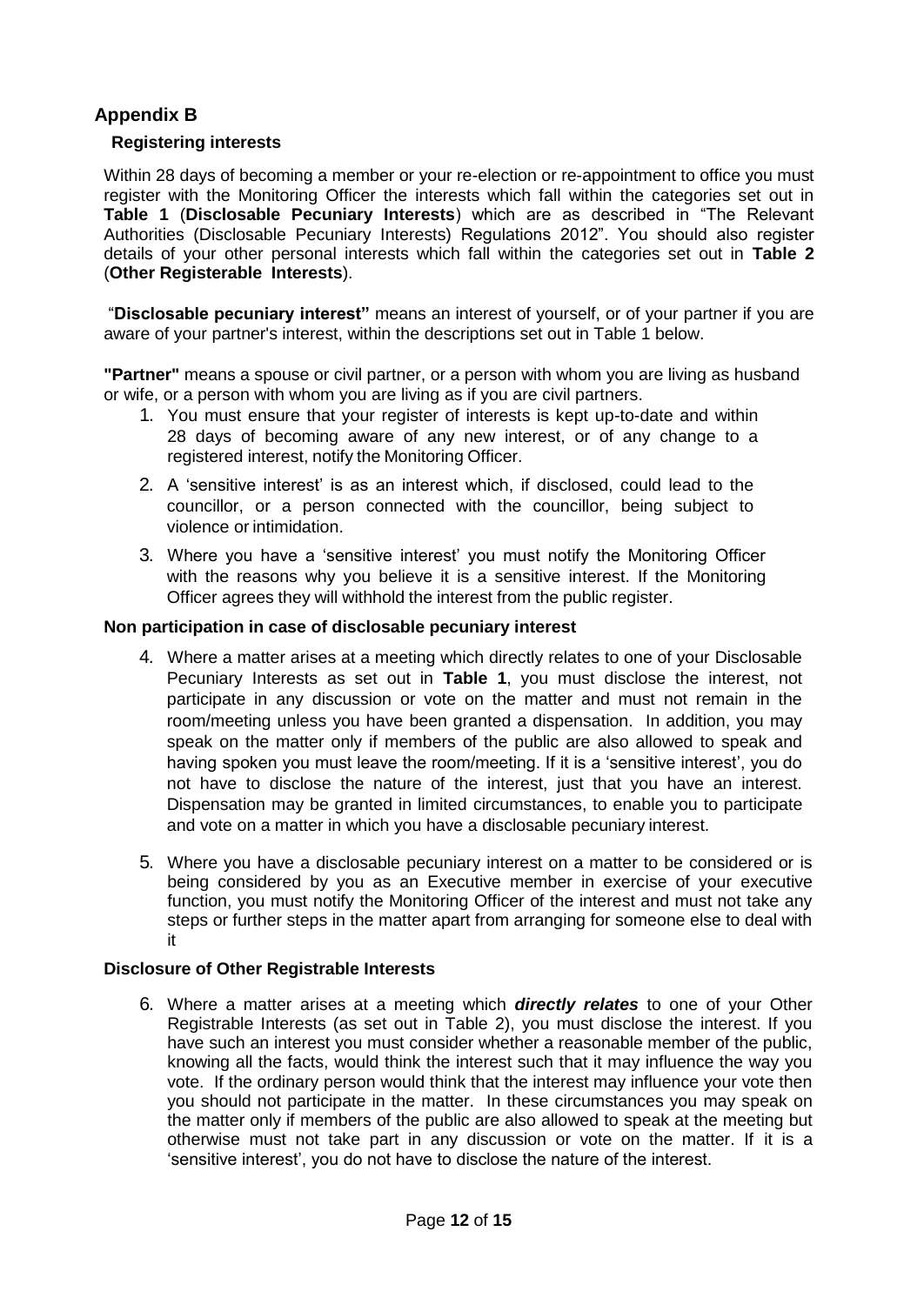#### <span id="page-12-0"></span>**Disclosure of Non- Registrable Interests**

- 7. Where a matter arises at a meeting which *directly relates* to your financial interest or well-being (and is not a Disclosable Pecuniary Interest set out in Table 1) or a financial interest or well-being of a relative or close associate, you must disclose the interest. You may speak on the matter only if members of the public are also allowed to speak at the meeting but otherwise must not take part in any discussion or vote on the matter unless you have been granted a dispensation. If it is a 'sensitive interest', you do not have to disclose the nature of the interest.
- 8. Where a matter arises at a meeting which *affects*
	- a. your own financial interest or well-being;
	- b. a financial interest or well-being of a friend, relative, close associate; or
	- **c.** a body included in those you need to disclose under Disclosable Pecuniary Interests as set out in **Table 1**

you must disclose the interest. In order to determine whether you may participate in the meeting after disclosing your interest the following test should be applied:

9. Where a matter *affects* your financial interest or well-being so that a reasonable member of the public knowing all the facts would believe that it may affect your view of the wider public interest.

**a.** you may speak on the matter only if members of the public are also allowed to speak at the meeting but otherwise must not take part in any discussion or vote on the matter.

If it is a 'sensitive interest', you do not have to disclose the nature of the interest.

10. Where you have a personal interest in any business of your authority and you have made an executive decision in relation to that business, you must make sure that any written statement of that decision records the existence and nature of your interest.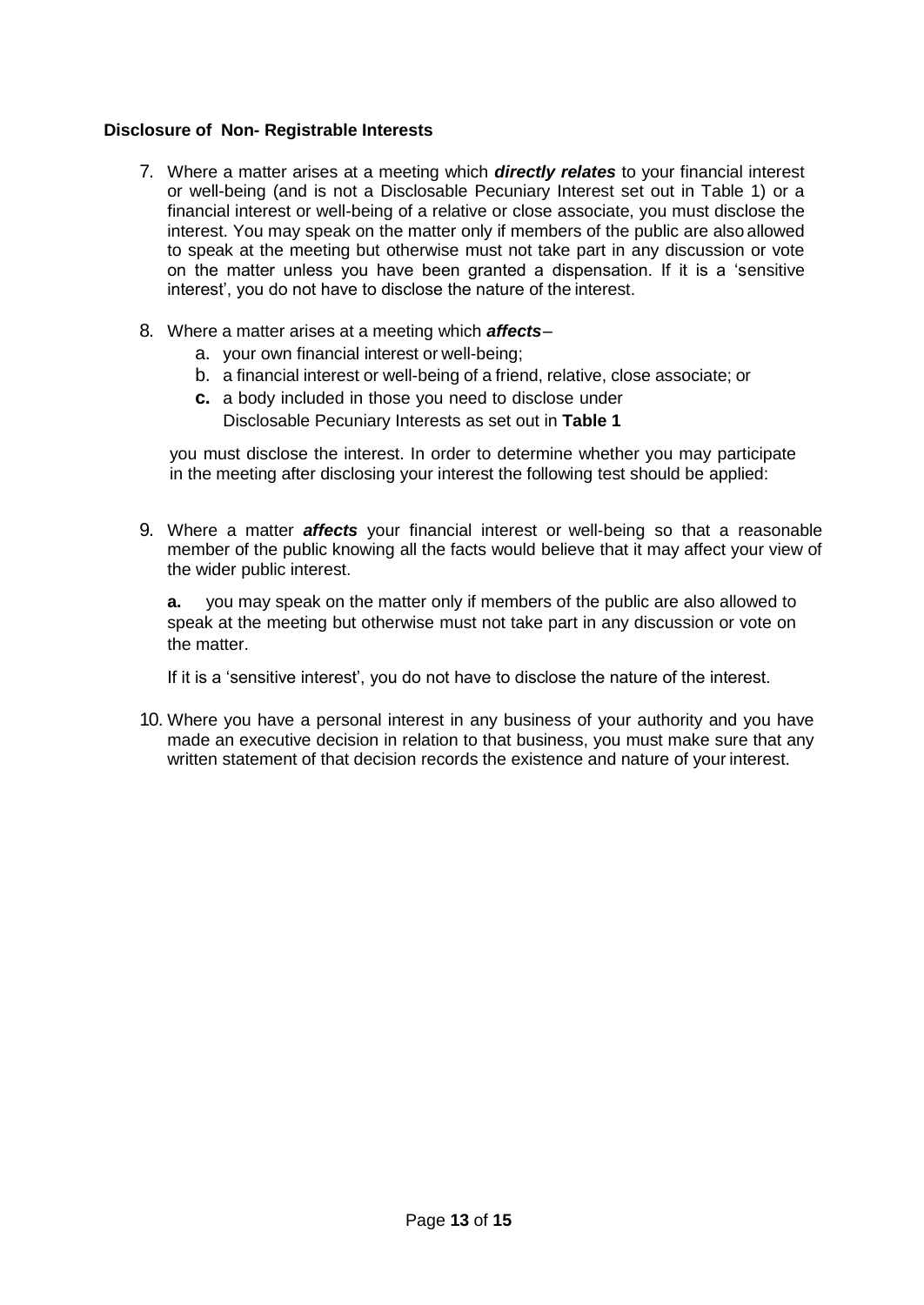### <span id="page-13-0"></span>**Table 1: Disclosable Pecuniary Interests**

This table sets out the explanation of Disclosable Pecuniary Interests as set out in the [Relevant Authorities \(Disclosable Pecuniary Interests\) Regulations 2012.](https://www.legislation.gov.uk/uksi/2012/1464/made)

| <b>Subject</b>                                             | <b>Description</b>                                                                                                                                                                                                                                                                                                                                                                                                                                                                                                                                        |
|------------------------------------------------------------|-----------------------------------------------------------------------------------------------------------------------------------------------------------------------------------------------------------------------------------------------------------------------------------------------------------------------------------------------------------------------------------------------------------------------------------------------------------------------------------------------------------------------------------------------------------|
| Employment,<br>office,<br>trade,<br>profession or vocation | employment,<br>Any<br>office,<br>trade,<br>profession or vocation carried on for<br>profit or gain.<br>[Any unpaid directorship.]                                                                                                                                                                                                                                                                                                                                                                                                                         |
| Sponsorship                                                | Any payment or provision of any other<br>financial benefit (other than from the<br>council) made to the councillor during the<br>previous 12-month period for expenses<br>incurred by him/her in carrying out<br>his/her duties as a councillor, or towards<br>his/her election expenses.<br>This includes any payment or financial<br>benefit from a trade union within the<br>meaning of the Trade Union and Labour<br>Relations (Consolidation) Act 1992.                                                                                              |
| <b>Contracts</b>                                           | Any contract made between the councillor<br>or his/her spouse or civil partner or the<br>person with whom the councillor is living as<br>if they were spouses/civil partners (or a firm<br>in which such person is a partner, or an<br>incorporated body of which such person is<br>a director* or a body that such person has<br>a beneficial interest in the securities of*)<br>and the council<br>under which goods or services are to<br>be provided or works are to be executed;<br>and<br>(b)<br>which<br>fully<br>has<br>not<br>been<br>discharged |
| <b>Land and Property</b>                                   | Any beneficial interest in land which is<br>within the area of the council.<br>'Land' excludes an easement, servitude,<br>interest or right in or over land which does<br>not give the councillor or his/her spouse or<br>civil partner or the person with whom the<br>councillor is living as if they were spouses/<br>civil partners (alone or jointly with another)<br>a right to occupy or to receive income.                                                                                                                                         |
| <b>Licenses</b>                                            | Any licence (alone or jointly with others) to<br>occupy land in the area of the council for a<br>month or longer                                                                                                                                                                                                                                                                                                                                                                                                                                          |